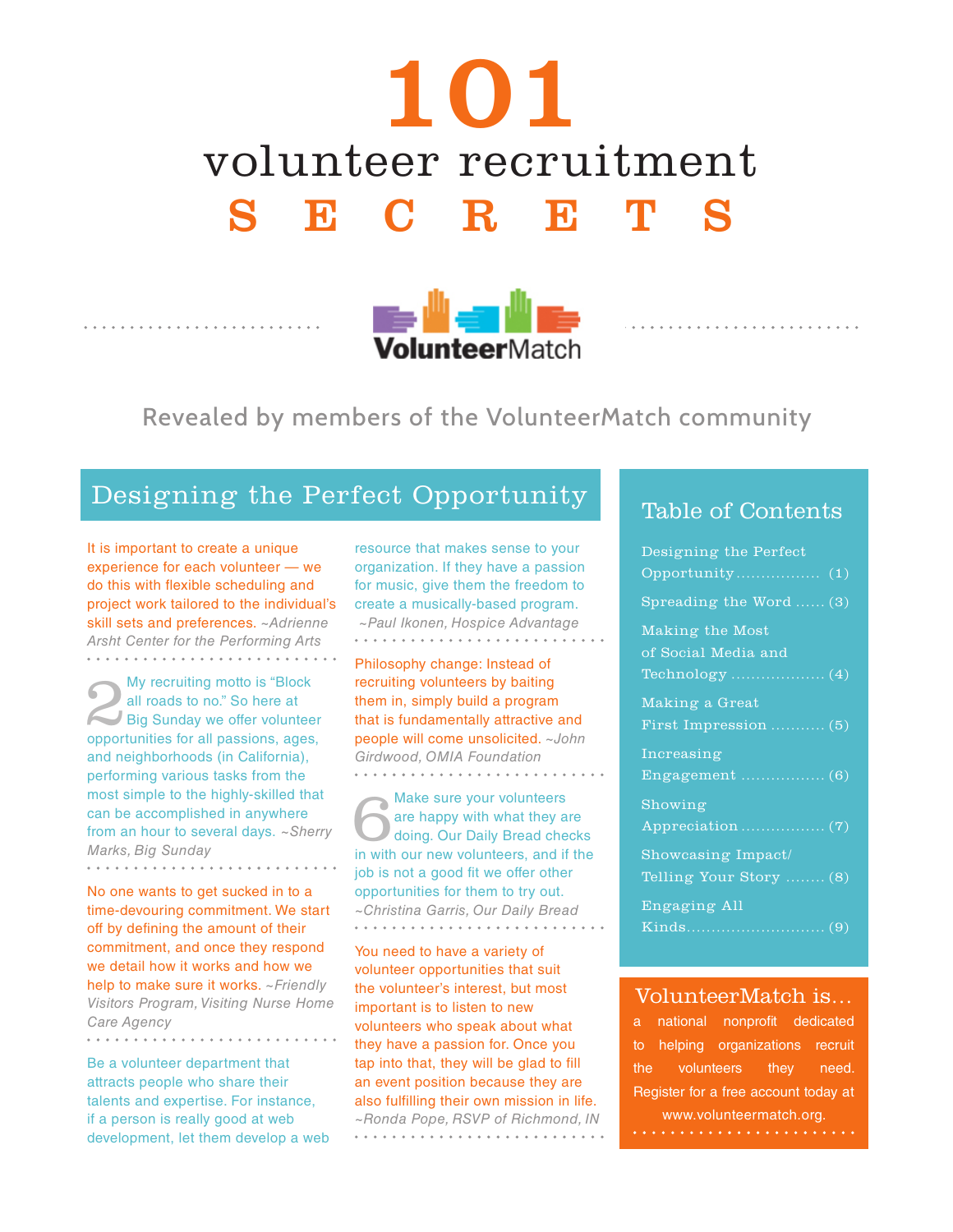## Designing the Perfect Opportunity



Knowing exactly what you are looking for in a volunteer and wording your opportunity accordingly is important. Be specific and know what skills are required for a volunteer role and you will help make sure the task is accomplished and the volunteer feels successful in their effort to help your organization achieve its mission. *~The Sunshine Foundation of Canada*

I invite all our volunteers to<br>take ownership and make the<br>soup kitchen their own. If you take ownership and make the soup kitchen their own. If you don't like the way the desserts are arranged, get in there and plate them the way you think looks best. This approach increases volunteer's pride in their contribution and, needless to say, adds to the enjoyment of working in a team to help make this world a better place. *~Dean Chavooshian, Village Temple Soup Kitchen*

**"**

My best secret is just to be real — be realistic about who you are as an organization, what you need, and creative opportunities for people and groups to get involved. Volunteering is not just about what we need — it is about matching your needs with the needs and expectations of the volunteers. Keeping it real goes a long way in finding the best and longestlasting matches! *~Janet Soto* 

I strongly believe in supporting volunteers in their interest to improve or add something special or new to the volunteer program. It also shows that we care! *~Marisa Martinez* 

As I interview each person, I make a note of what their strengths are and learn what they like to do. I match their personality and talents to a job that fits them and helps

Help volunteers achieve their personal vision by removing barriers (this doesn't always mean relaxing expectations or accountability, but focusing on eliminating any speed bumps that keep them from creating the change they hope to realize). The more in-tune volunteers are with your mission and the more impact they help create, the more satisfied they are. This drives powerful wordof-mouth marketing that is worth its weight in gold. *~Tobi Johnson, Tobi's Nonprofit Management Blog* . . . . . . . . . . . . . . . . . . . .

We practice saying "yes" whenever volunteers have ideas for ways they can help propel our mission forward. We meet volunteers where they are, at their office, place of worship, school, virtually via Facebook, VolunteerMatch, our local Volunteer Center, United Way. We nurture

We offer volunteers a full range of opportunities to fit their needs and their personal goals for meaningful, supported volunteer engagement. ~Roni Kendall, Cancer Connection

Make sure the prospective volunteer understands his role on the project well in advance, before placement. Sometimes adjustments will be made on-site depending on the situation, but the manager should assist in developing adjustments. The community being supported should also be educated about the role of volunteers to avoid wrong expectations. *~Flument Mkinga, World Health Organization (WHO)*

Our volunteer recruitment secret is letting them know up front what's expected of them and what we will do to support them. By providing training, sharing the task at hand, and letting them decide where and when they want to do an activity, helps us keep wonderful volunteers happy and active. *~Shannon L. Farnsworth*

them feel comfortable, like a unique member with a unique contribution. This respect gets them through the application and training stages and to the stage of actually volunteering, hopefully for life. *~Carl Hendricks* . . . . . . . . . . .

 $\overline{\phantom{a}}$  The key for me is listening to why people want to volunteer and what the core of their giving nature is. If a volunteer comes to me because they "want to give back," it is important for me to find out why that is. If they had a specific experience that is bringing them to us, then I want to try and recreate that experience the best I can. If they want to get experience in a particular area, then I do my best to get them plugged in to that area. *~Jennifer Berry, Girl Scouts of Greater Los Angeles*

volunteers' creativity and take the time to build one-time projects into a deeper commitment to our mission. *~Elaine Osowski* . . . . . . . . . . . . .

**"**

Ask in such a way that people can say yes. Offer choice, flexibility, and meaningful involvement. Listen to the volunteers and help them to meet their goals as well as those of the community so there is a win-win situation. Incorporate innovative models of volunteering: shared roles, virtual, family, corporate, and episodic. *~Reva Cooper*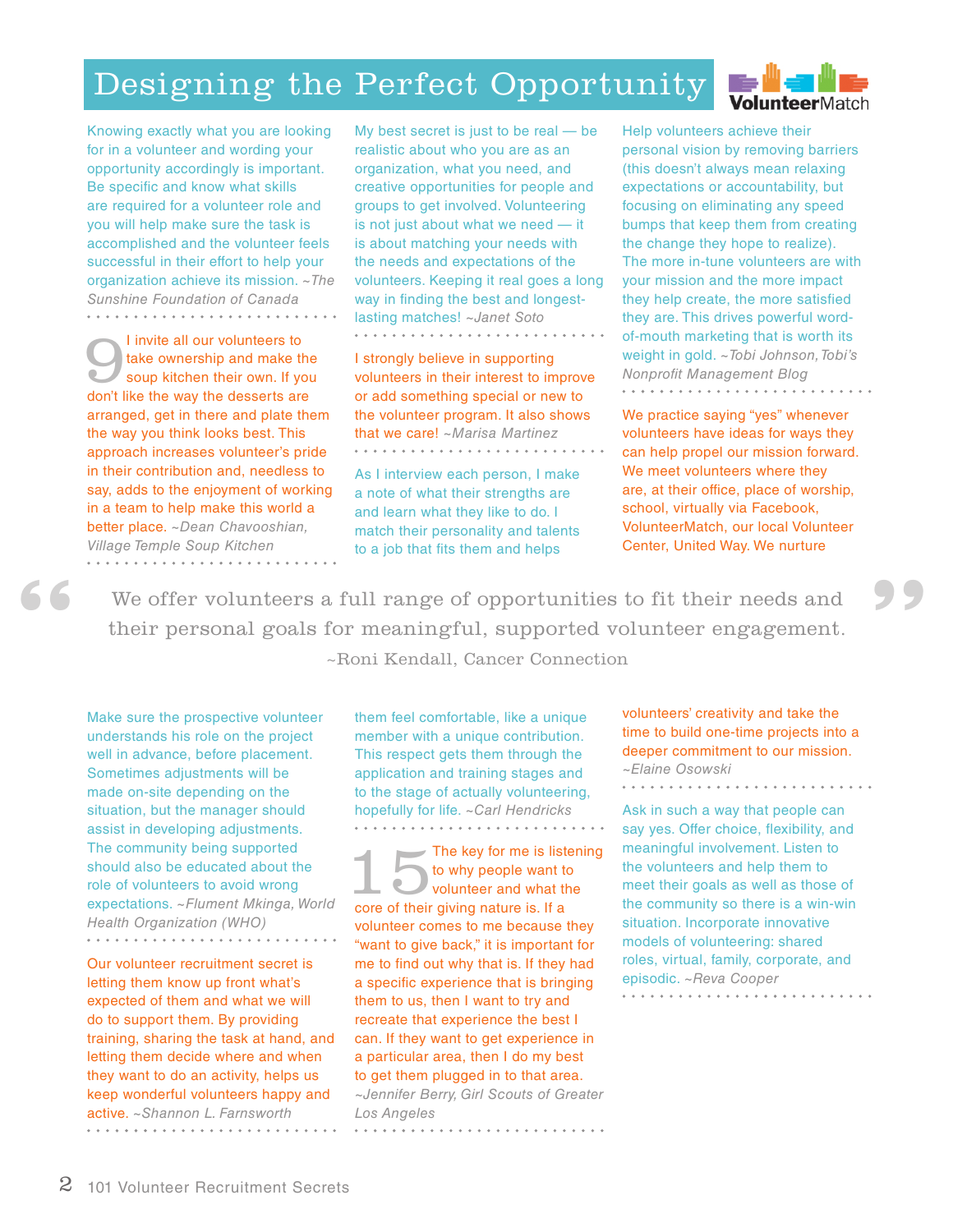

# Spreading the Word

I frequently let my current volunteers know when we need additional help and ask them to spread the word among their friends. Good people generally hang around together, so this usually works pretty well. I also have a 24-hour turn-around rule. If someone contacts me about volunteering, I get back to them no later than 24 hours after they contact our organization. This doesn't allow time for their enthusiasm to cool off. *~Joan Malley, Harbor House*

The officers in the<br>
police department<br>
are very supportive of<br>
the program and they are the best police department the program and they are the best recruiters. Building relationships with these people who recruit for the program is the key. *~Leslie Hinton-Montgomery, Kentwood Police Department*

an undergrad, working in the field or at our offices, we make sure they see the difference they make and how they help us fulfill our mission. *~Deldelp Medina, One Heart World-Wide*

. . . . . . . . . . . . . . . . . . .

It's important to get out there and be personal, to connect with others and let them know about the program and how much volunteers are needed and valued. I have found that the personal connection is so much better than ads in newspapers. *~Stephanie Smith, Surprise Fire Crisis Response Program*

I've found that personalized articles written for the local newspaper have attracted volunteers more so than paid advertisements. What I do is write up stories about current or recent activities or successes that

organization is to make sure that your name is in the community in a positive way. It is a wonderful thing when you hear someone say, "I hear about that group every where I go." *~Danita Coulter*

We put bulletin announcements in the local church bulletins. ~*Marjorie Williams*

<sup>A</sup> couple of examples<br>of what I consider to<br>are: including a blurb in my realtor's of what I consider to be creative recruiting are: including a blurb in my realtor's newsletter (which goes out to thousands of area residents) or posting flyers at ethnic gourmet food stores for a specific language need. *~Tanya Munro Erway* . . . . . . . . . . . .

**"**

If each of your existing volunteers recruited just one new volunteer, what effect would that have on your roster? You do the math! **66** If each of your existing volunteers recruited just one new effect would that have on your roster? You do the  $\sim$ Tiger Schmittendorf, Erie, NY Fire Department

I have found that cultivating personal relationships with local newspaper editors and reporters has resulted in terrific results in recruiting new volunteers—and I always follow up with personalized thank-you cards I create from bluemountain.com.

*~Sharon Fitzgerald, Meals on Wheels, Senior Outreach Services*

We try to work all the angles: digital media, newspaper, radio, wordof-mouth, flyers, presentations, collaborations with other groups community members will eventually receive the info, one way or another. *~Mountain Mentors Colorado* . . . . . . . . . . . . . . . . . . . .

At One Heart World-Wide we use a combination of word-of-mouth, social media tools and professional associations. Regardless of whether they are a medical professional or

our volunteers have had and add a tag-line about volunteer opportunities with the agency, and usually a picture. The newspaper is more than happy to print the articles — and it's free. *~Donna Cobb, United Way of Nevada County* . . . . . . . . . . . . . . . . . .

27I've developed relationships with local churches, synagogues and community groups, and try to do a presentation for one of them at least once a month. This helps to educate people about our mission and work in the community, and usually results in a few new volunteers and a few new donors too! *~Jen Rowles* . . . . . . . . . . . . . . .

I have found that one of the best methods for recruiting volunteers is by branding and word-of-mouth. The greatest thing you can do for your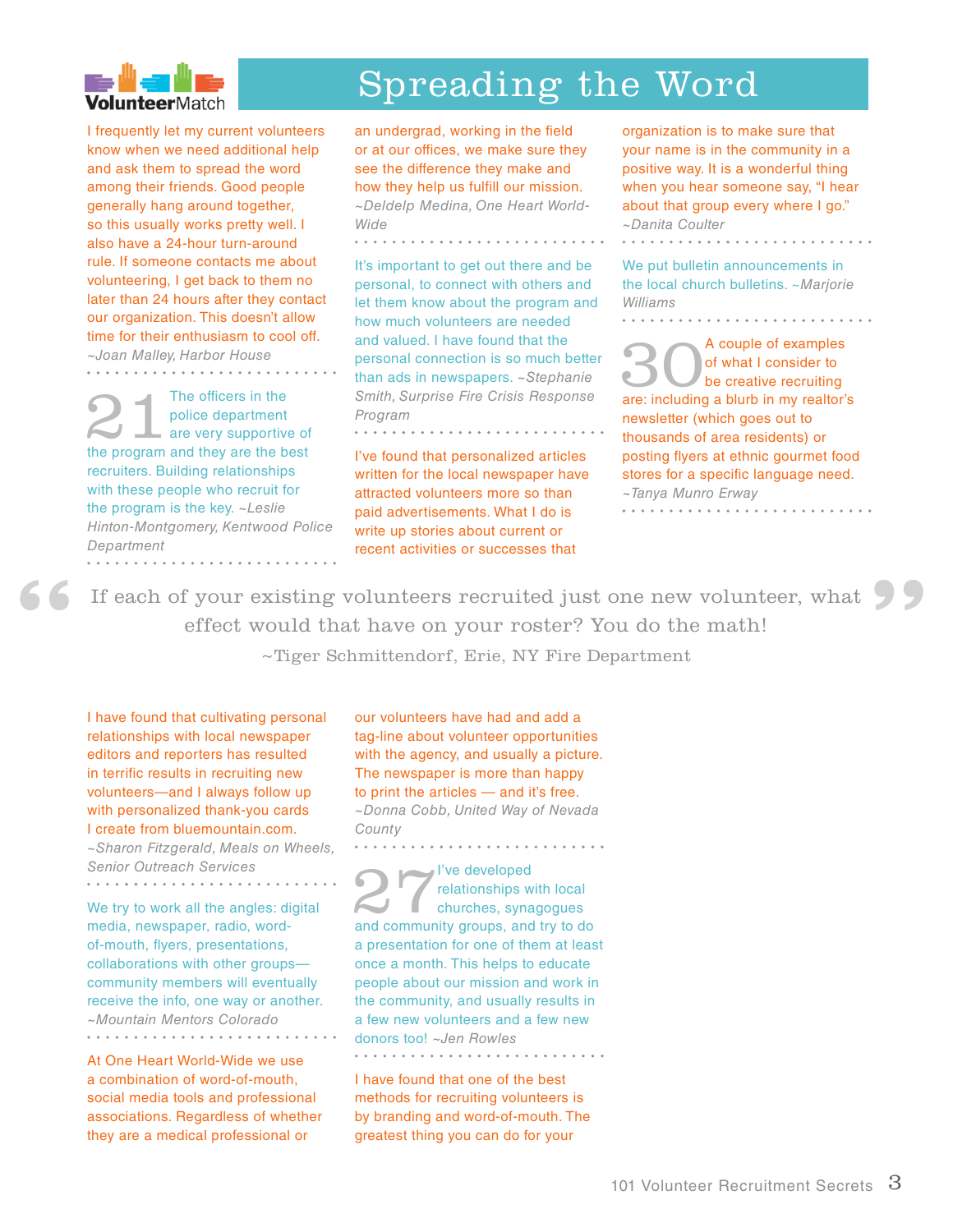# Social Media & Technology



A proven recruitment technique leverages other free resources and pairs them with VolunteerMatch. For example, post opportunities on Craigslist and direct them to the same post on VolunteerMatch. This promotes your opportunities to (perhaps) a different audience than those searching volunteer specific sites and still allows for the efficiencies as it directs potential new volunteers back to VolunteerMatch — and into your recruitment process. *~Jessica Adams, American Red Cross in the National Capital Region*

In fact, these descriptions can serve as a way that potential volunteers can self-screen. Those who believe in your mission will want to connect with your organization. *~Elizabeth Coleman, Mississippi Department of Archives and History*

We use online VolunteerMatch tools and our social networks. When writing the volunteer role description, make sure to state the time commitment and the volunteer's objectives up-front, so that applicants know exactly what they're getting into. *~Shannon Harvey*

Place the volunteer opportunity on all websites where potential volunteers look: in your county, Craigslist, Idealist.org, VolunteerMatch, neighborhood listserves, AARP's Create the Good, serve.gov, and local universities. All of these efforts are free and have really paid off for us. *~The Senior Connection of Montgomery County, Inc.*

My best volunteer recruitment source is VolunteerMatch.org. I love it! *~Carol Cookson*

Asking followers to repost or retweet opportunities gets the word out to hundreds or thousands of potential volunteers in an instant. Not sure how to get started? Recruit a volunteer to set up your accounts and send messages for you! ~Elizabeth Meyers, Alexandra House, Inc. **EXECUTE:** Asking followers to repost or retweet opportunities gets the word out to hundreds or thousands of potential volunteers in an instant. Not sure how to get started? Recruit a volunteer to set up your accounts and

Volunteer opportunity position descriptions that detail exactly what kind of help, time and qualifications we need have helped tremendously! Especially because we are not open on the weekends and our opportunities in the evening get filled quickly. *~John Malcomson, Asian Counseling and Referral Service*

VolunteerMatch is a wonderful tool for us to maximize our efforts to establish local government accountability. Our webmaster is a volunteer from Volunteermatch. Our response to the emails generated from our postings shares more info on what we want accomplished and the fact that we are looking for self-motivated people who will not need to be micro-managed. *~Barry Allen, Vanguardians*

**39 Outsource volunteer**<br> **New York Cares and Chicago Cares**<br>
New York Cares and Chicago Cares management. HandsOn Network affiliates like will recruit and manage the volunteers for you. Other affiliates will at the very least provide an easy online forum for you to recruit and manage the volunteers yourselves. *~John Jerger*

**344**<br>**Example 1**<br>**Example 1**<br>**Example 1**<br>**Example 1**<br>**Example 1**<br>**Example 1**<br>**Example 1**<br>**Example 1**<br>**Example 1**<br>**Example 1**<br>**Example 1**<br>**Example 1**<br>**Example 1**<br>**Example 1**<br>**Example 1**<br>**Example 1**<br>**Example 1**<br>**Example 1**<br> foundation and use all available resources for Volunteer Service, DOVIA, etc.) to recruit. Your volunteer descriptions can make or break recruitment efforts.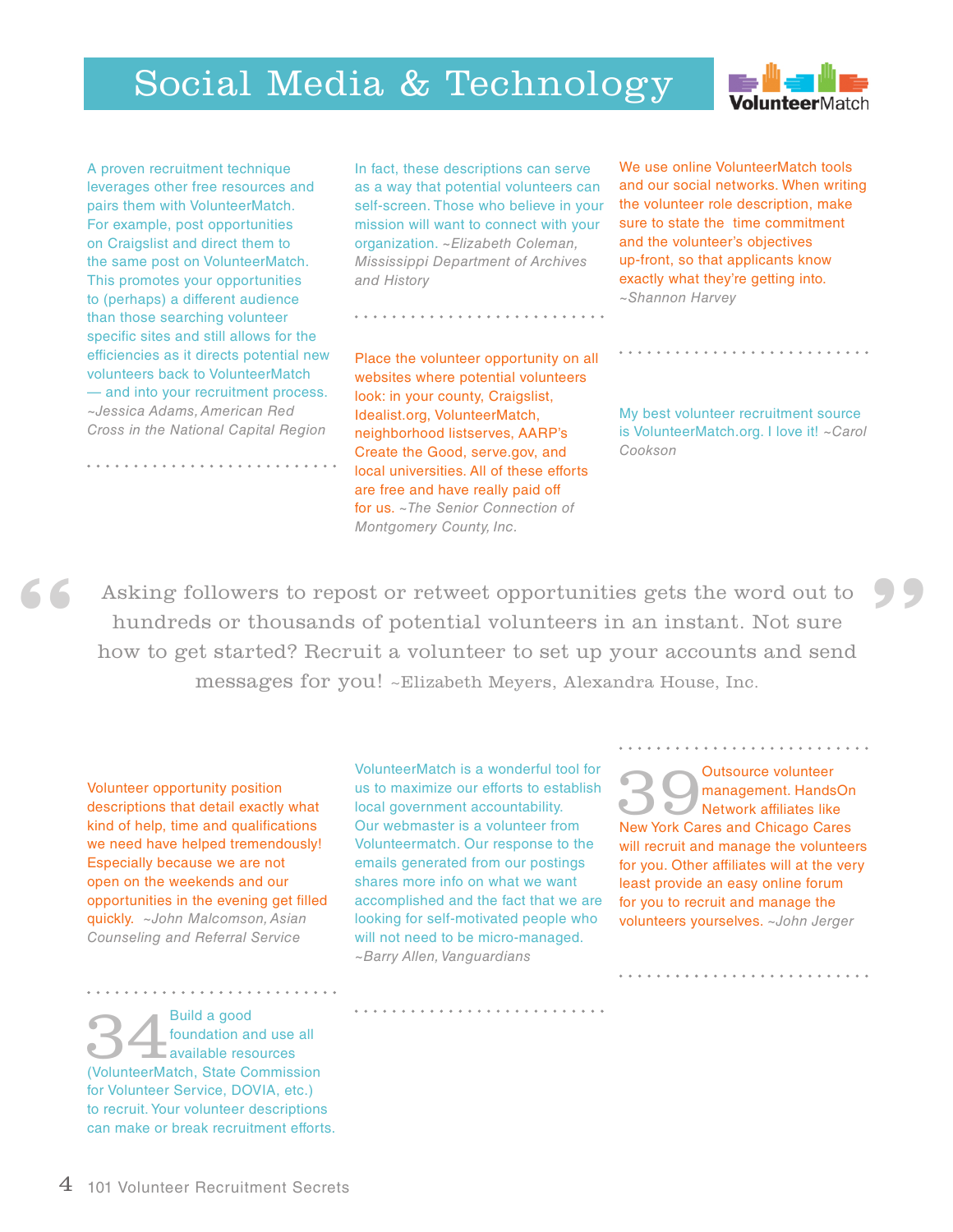

### Making a Great First Impression

Be there. Answer the phone, go to events, represent your organization everywhere you go, give out your business cards, and encourage people to call you. Respond to VolunteerMatch postings immediately when you can. Smile. Be helpful: if you can't help a volunteer find a slot with your organization, help them volunteer with someone else. *~Susan Wolford, Columbus Metropolitan Library* 

Make your volunteer event like a party. More people will come if there is punch and pie. *~George Weiner, Do Something* 

Communication with integrity, honesty and respect, the intention to create a win-win situation for all involved, a positive giving attitude, and gratitude! *~Geeta Sangha, Drishtee Foundation* 

making them wonder what to expect from you. Going to a hat-themed event? Don't just wear a cool hat. Go to the flea market and buy every hat you can find to pin all over your body. *~Evelyn Harms, RSVP of Central Oklahoma*

. . . . . . . .

Offer free food. Ask current volunteers to bring friends. Promise everyone pride of place and deliver in buckets. Make it special. *~Sarah Torres, UCLA Volunteer Center* . . . . . . . . . . . .

Find a way to offer<br>
meaningful one-time<br>
opportunities. Treat this<br>
opportunity as your "first date," and meaningful one-time opportunities. Treat this ensure you leave the best impression with the individual or group. Close your time with the individual or group with the suggestion of regularlyscheduled opportunities and be

even if you have to have one on the day of your event. This gives your volunteers clear direction, lays out the program guidelines, and most importantly, protects your organization legally. *~Martha Siano* . . . . . . . . . . . .

Ask your volunteers to bring or refer a friend. People tend to enjoy volunteering in pairs or groups. It increases their comfort level and brings more volunteers to the agency. Also, treat them like friends that are helping you with a favor, because that's what they are! Don't ask them to do something that you aren't willing to do yourself. *~Amy Rasor* . . . . . . . . . . . . . . . . . . . .

Be excited about the opportunity, provide details, and be visible at the event. Let your enthusiasm for your organization shine through and have leaders from your nonprofit working

The four F's: Have a Friendly, Fun staff so prospective volunteers like you, and ply them with Free Food whenever possible. ~Mark Fallon, Briar Bush **"**

#### Nature Center

I've found that a personal "ask" works far better than a general appeal by e-mail or in a newsletter. There's something about the level of human contact involved that makes your request more likely to succeed. *~John Hopkins, Green Mobility Network*

Match passion with purpose and volunteer yourself! *~Barb Cooke, Partners in Care*

**"**

After I receive the volunteer from VolunteerMatch, I treat each person with respect — it is a precious gift they are giving. I make sure they know we appreciate and value their time. *~Virginia Norris, Procare Hospice* . . . . . . . . . . . . . . . . . . .

My secrets are laughter and keeping people wondering what I will do next! Keep your volunteers smiling by

prepared to provide an application and some specifics on your greatest needs. *~Pam Howard Gordon* 

I follow up with anyone who has expressed interest. When we post about an upcoming event on Facebook and people "like" it, I immediately send them a message asking if they are interested in volunteering. *~Stephanie Rokich*

Use humor and creativity. One I use is, "You got me at Hello" Our Volunteer Income Tax Assistance (VITA) site needs Greeters. Use something catchy — it makes people smile and let's them know we're not all business. *~Jo-Lyne Ryker* . . . . . . . . . . . . . . . . . . .

Put together a volunteer training manual. Don't let anyone volunteer if they will not attend a training session, alongside the volunteers. It helps that they see everyone working for the cause together. *~Christine Lott* . . . . . . . . . . . . . . . . . . . .

**If we're not having fun in** pursuing our goals, who the heck's going to want to hang out with us in the first place? *~Bob Toye*

Simple: free lunch. *~Jes Matta* 

We use Skype to conduct comprehensive interviews ensuring that both parties are clear on the expectations. We also give new applicants the contact details of previous volunteers (with their permission!) and this works very well, as the new applicants hear the "real" experience as opposed to the organization's version. *~Noeleen O'Callaghan*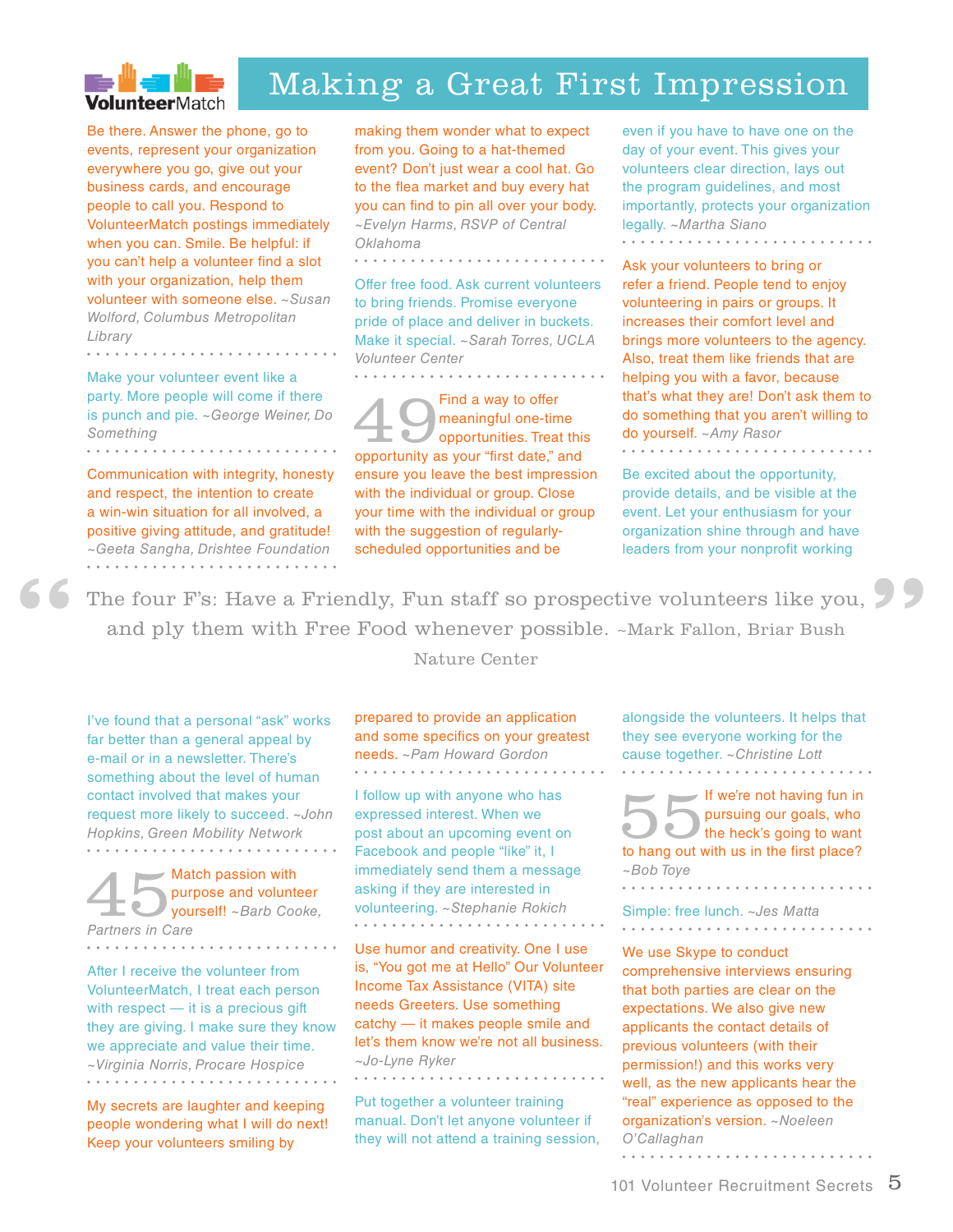# Increasing Engagement

My newest board member was in the audience at a recent presentation that I did. He had a lot of questions during the Q&A and they were good questions. I found out who he was and where he worked from the group facilitator and called him. He is now on the board, fired up to help our organization and has already recruited another top-notch board member! ~*Shalle Wolff, American Red Cross* 

It's about relationships. Period. *~Mary Gossett*

. . . . . . . . . . . . . . . .

Many of our volunteers first received support from our organization when they were diagnosed with cancer, and once they are out of treatment, many decide to volunteer. We do our best to ensure they receive the best support when facing a tough time so that

**"**

Each volunteer we have is a special gift that we have received. I try to get to know them all so that we can put their special gifts to work for us. By being open to suggestions and letting volunteers use their own good judgment within our guidelines, they become invested in our mission and they keep coming back. *~Joan Malley, Harbor House*

Relationship skills are of utmost importance in all volunteer management: listening to what people want from this experience, giving feedback as they begin their work, validating their contribution, providing support as they meet challenges, and expressing gratitude in all the ways you can, as often as you can. We don't need high volume here, rather long term commitment. *~Edith McLeod, Kaiser Permanente Hospice*

the organization together, which is both efficient and inspiring in that they meet a variety of board and staff members at once. *~Katherine Wertheim, Werth-it Fundraising and Consulting for Nonprofit Organizations*

. . . . . . . . . .

We make sure our volunteers are appreciated, feel caredfor and have somebody on their side to assist them whenever they need help. Currently, most of the volunteers we get are sent by our former volunteers. We give them respect, and that makes our volunteer return or recommend somebody else to come and volunteer with us. *~Benjamin Milk, Youth Volunteer for Change (YVC)* 

We have a large target list of people who may be interested in volunteering but have yet to take action. We make personal phone calls to these people throughout the year to spur action. ~Jeff Grandy, Child Focus

I work for New Hope Hospice and

when they are finished with treatment, they want to be a part of the organization as a volunteer. *~Friend for Life Cancer Support Network*

We keep contact info<br>
of the referrals and add<br>
them to our e-newsletter<br>
list donor list and volunteer of the referrals and add list, donor list, and volunteer opportunities list. This will lead to repeat volunteers that understand the organization and in turn they can be good spokespeople in the community about what we do. Also, once volunteers know who we are and have had great volunteer experiences, they will have the basis and the information on how to support the council financially. This builds a cycle of volunteerism for our organization. *~Christine Ritch, Girl Scouts Carolinas Peaks to Piedmont*

individuals must undergo a lot of paperwork and submit certain credentials necessary to becoming a volunteer. I made the process very organized and simple so that anyone can become a volunteer with very little effort. Putting together a simple program might take days, weeks or months, but in the long run it will save you lots of time, and once you have those volunteers they will stay, saving you more time and money. *~Kim Cool, New Hope Hospice*

The most difficult volunteers to recruit are good board members who will fundraise. I have nonprofits use current board members to meet prospects, and I also suggest having a small gathering at someone's home for all the prospects to hear about

Providing opportunities that are one-time, one-day or short events is a way to get your name out there to volunteers. Then make sure they are provided clear instructions and have a great time. This helps them get over their initial fear of becoming obligated to an organization. It also hooks them into your organization and leads them to ask about other upcoming events and ways to help! *~Monica Mora-Handlos*

**"**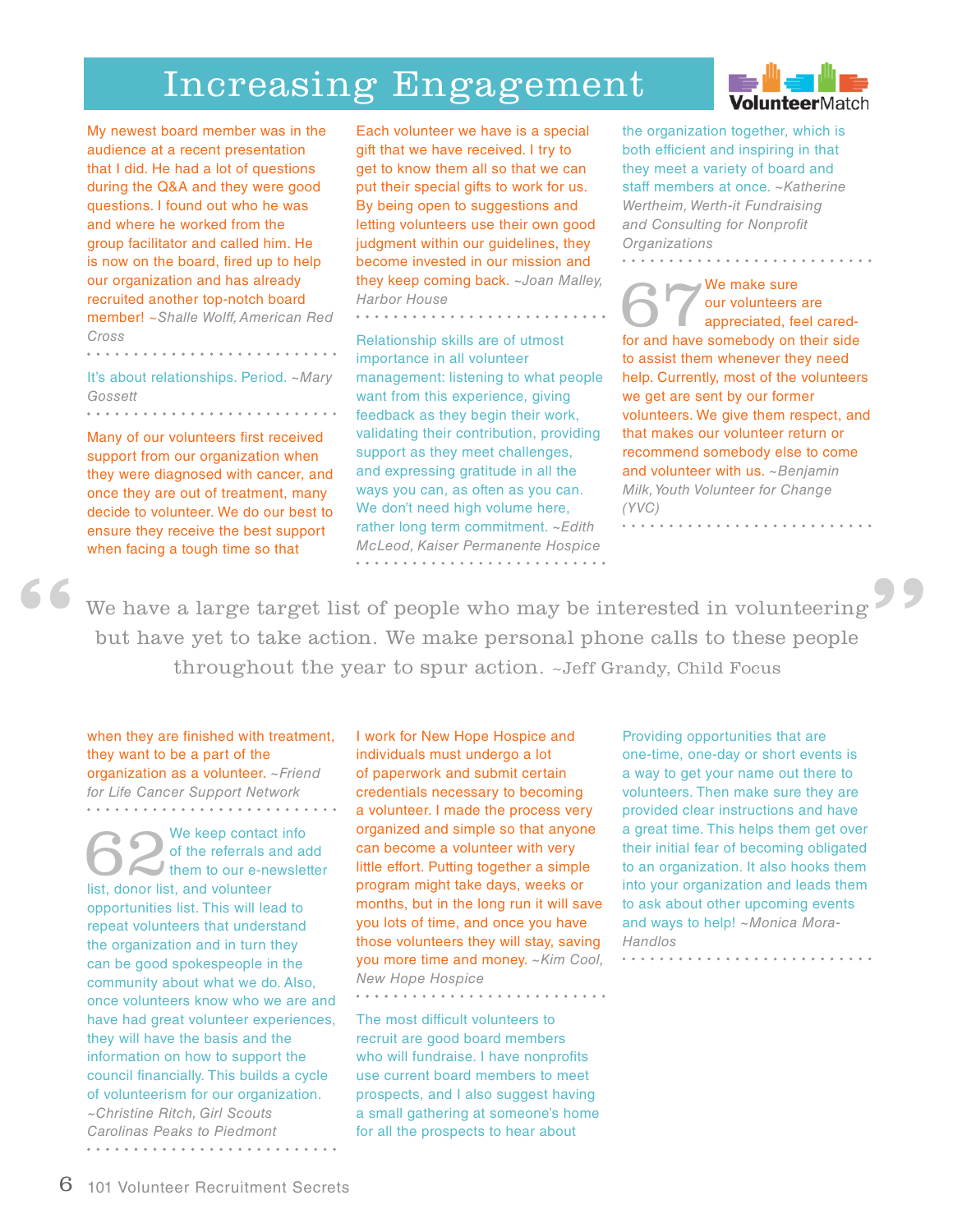

# Showing Appreciation

We offer volunteers a true connection and ownership of the Center, and acknowledge their contributions and impact towards its success with a unique benefits package which includes free membership and ticket benefits to the season's hottest performances. Our best recruitment tool is the enthusiastic volunteer who gushes about the rewards of volunteering with us: the sense of family and belonging, encouraging others to do the same. *~Adrienne Arsht Center for the Performing Arts*

We hold once-a-month info sessions and have an organized, interesting national training curriculum. We hold great volunteer appreciation parties to show our love. We're fun, friendly and always available. *~Casa Baltimore* 

Our volunteers are our most valuable asset. They are our eyes, ears, hands and legs to getting our work accomplished and we couldn't operate without them. We value our volunteers and strive to make sure that they know it. We take the time to fully recognize our volunteers on our website, in our newsletters and every chance we get. *~Shauna Ewing Libsack, Star Legacy Foundation* . . . . . . . . . . . . . . . . . .

Volunteer recruitment is like donor solicitation. If you work for a nonprofit, I'm sure your organization has a donor stewardship plan that includes thank-you letters, thank-you phone calls from Board Members, birthday cards, holiday cards, and appreciation events. A volunteer stewardship plan is just as important, especially since your volunteers are also prospective donors. *~Rene Bouchard*

them — they are the best way to recruit volunteers. I also guarantee a positive and rewarding experience in which volunteers will have a direct impact on our organization. *~Caitlin Powell*

. . . . . . . . . . . . . . . . . .

Volunteers are not<br>
"free," we pay them<br>
with conversation a<br>
listening pliane Cameron "free," we pay them with conversation and listening. *~Diane Cameron* . . . . . . . . . . . . . . . .

I treat each person with respect, realizing they do not have to give their time—it is a precious gift they are giving. I make sure they know we appreciate and value their time. I treat them each as a unique, intelligent professional. *~Carl Hendricks* 

Gratitude has always worked for me. Volunteers are the most amazing people in the world because they help for free. I make sure my volunteers know they are appreciated and that, without them, I probably wouldn't exist. ~Gail Ferguson Smith **6 6** Gratitude has always worked for me. Volunteers are the most amazing people in the world because they help for free. I make sure my volunteers know they are appreciated and that, without them, I probably wouldn't

Volunteers at KC's Botanical Garden We have many "mandatory"

are encouraged to come to the Gardens on their day off to just have fun. Once a year we started having a Volunteers' Family and Friends get in Free Day so they can show off the fruits of their labors. Some people love the Gardens so much they decide to volunteer too. We've had two friends, a niece and a daughter, sign up! *~Connie Harclerode, KC's Botanical Garden*

I have found that<br>
being sincere in my<br>
volunteers know how necessary to being sincere in my volunteers know how necessary they are to the Sanctuary. Finding each person's strengths and encouraging them to grow helps both the volunteer and the animals. *~L. Landmesser, Le'Land's Heart Sanctuary*  volunteers here at our food pantry and thrift store from the courts and high schools. They often return as volunteers because they are appreciated and know that they are helping others. *~Anita Duffany Hill Ciulo*

When someone offers to help me in my work, I very readily allow, rather welcome him along with his ideas. I share my difficulties and request suggestions. This makes the person feel included and very connected with my work. *~Vishakha Purandare* . . . . . . . . . . . . . . . . . . . .

Ultimately what I find most important is to smile and thank the current volunteers I have and develop friendships and relationships with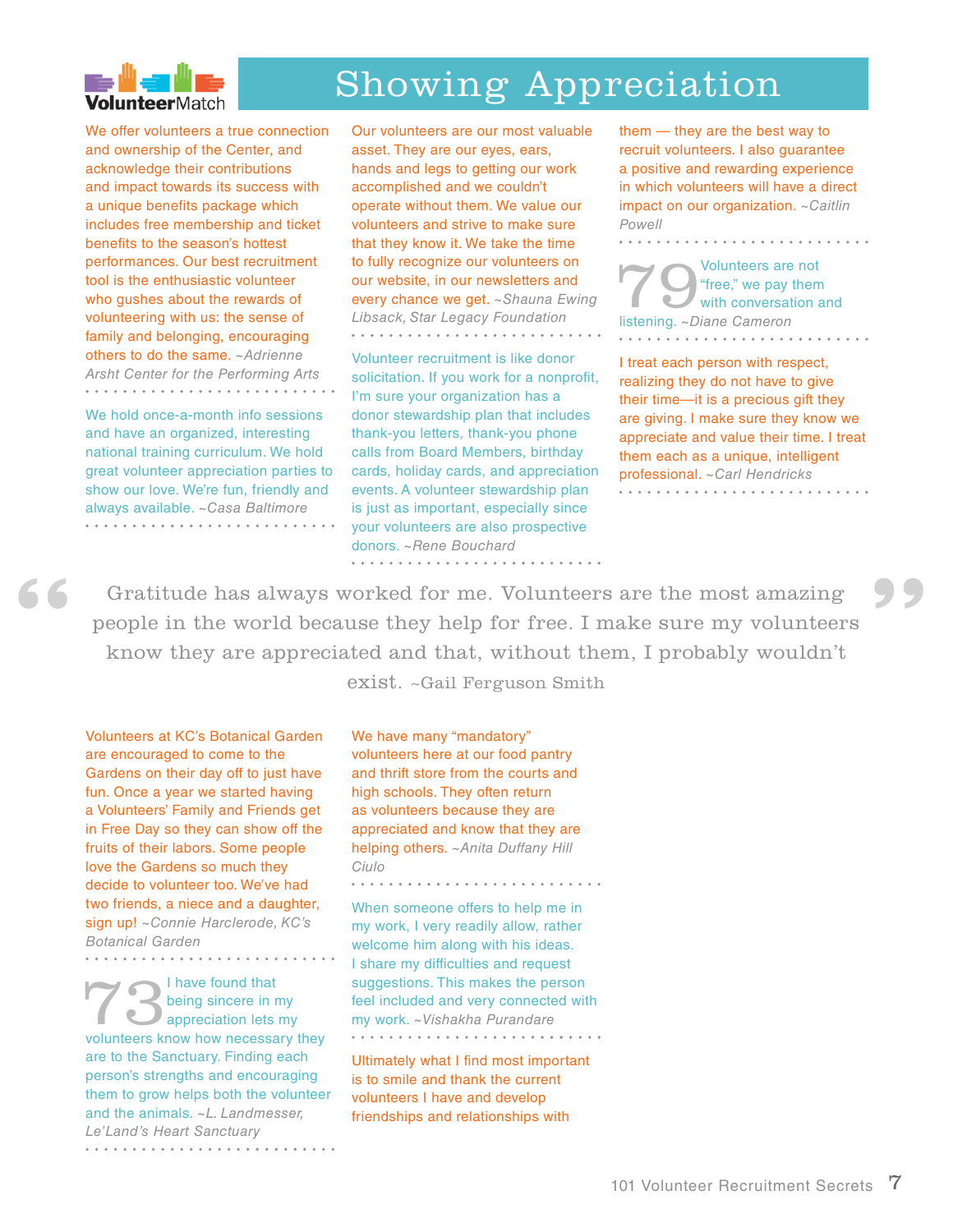# Showing Impact/Telling Your Story



I remember when my 4th grade teacher asked me to volunteer during recess to help the two new Vietnamese students practice their English. I gained two new friends, they learned a little more English, and I learned at a young age that I could make a difference and contribute in a positive way to change lives. I try to always keep that in mind when recruiting volunteers — that I am offering them an opportunity to learn more about themselves and an opportunity to change lives. Who wouldn't want to reach out for that? *~Rachel Mertz-Rodriguez, Giving+Learning Program*

At Our Saviour's<br>Housing, I always<br>time for tours of a<br>homeless shelter Lefter them Housing, I always make time for tours of our homeless shelter. I offer them during

**"**

mailing brought in, how many clients where served, etc. All those statistics you collect help tell your story. *~Mary Friend, Ronald McDonald House of Indiana* 

Our primary recruitment secret is passion for what we do—it's contagious. At the moment, we only have one permanent employee and about 20 individual contractors, everything else is handled by volunteers. Volunteers are our foundation, and they know that they are part of a very positive solution process. *~Candy Schumann, Spay Neuter Action Project (SNAP)* 

Having a cause for people to become passionate about. *~Team Heart*

Focus on what motivates the recruit and explain the benefits. This will help them to see the impact of their participation on a larger scale. Be honest and open to suggestions because a satisfied volunteer will become your organization's best recruiter. *~Latoya Palmer* . . . . . . . . . . . . . . . . . .

My secret to keeping volunteers is a one-on-one orientation telling them the history of the animal shelter and how much we rely on volunteer help. Then I do a weekly email newsletter including which dogs and cats were adopted, new arrivals, thank-you's to whoever helped out that week, and any other news as a way to keep people connected to the shelter and show them that their volunteering makes a difference. *~Peggy Bush* . . . . . . . . . . . . . .

**"**

Make current volunteers the face of the organization. That allows the potential volunteer to think to themselves, "If they can do it, why can't I?" ~Big Brothers Big Sisters of Orange Country, NY

volunteer projects and interviews, when people bring donations, or any time people just express curiosity. During tours I highlight the impact volunteers have on our work. Visitors are so moved and impressed by our work that they often call me first when they're looking to volunteer. *~Colleen O'Connor, Toberman Our Saviour's Housing* . . . . . . . . . . . . . . . . . . .

The best way to recruit enthusiastic and committed volunteers of all ages is to have a simple, clear, and worthy mission that everyone knows. *~Judy M. Judd, Plowshares Peace and Justice Center* . . . . . . . . . . .

 $\begin{array}{cccccccccccccc} a & a & a & a & a & a & a & a & a \end{array}$ 

Tell your story about how people can make an impact. Even volunteers who stuff envelopes make an impact, you just need to find a way to show them. Tell them how much money the Cultivate word-of-mouth (WOM) marketing by communicating the value of volunteering. Help potential volunteers understand how their own hopes, dreams, and commitments to a specific cause can be fulfilled in partnership with your organization this means communicating clearly and concisely what your organization or program's purpose and impact are in recruitment materials—this helps people quickly assess whether or not this is the right place for them to change the world. *~Tobi Johnson, Tobi's Nonprofit Management Blog*